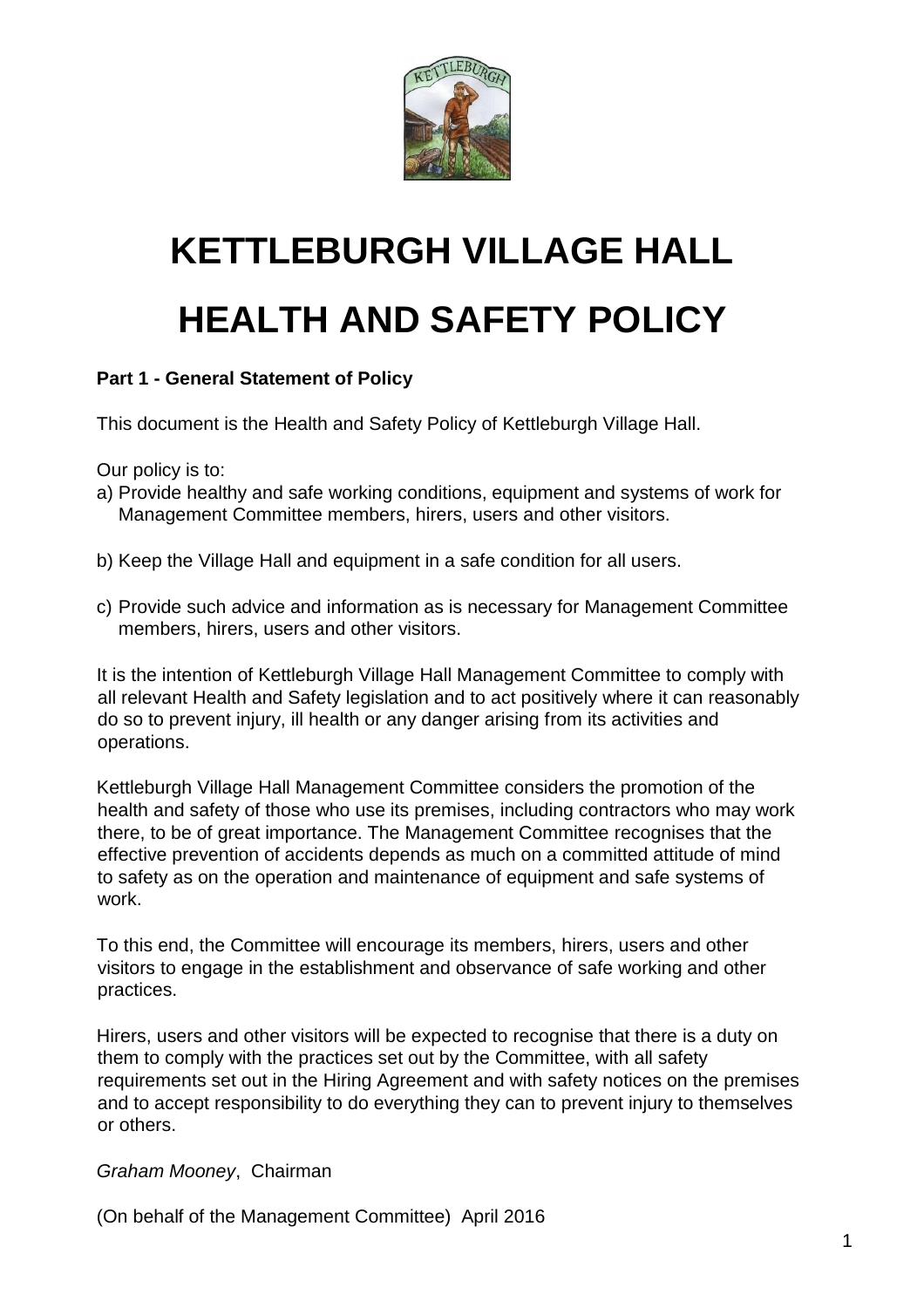## **Part 2: Organisation of Health and Safety**

The Kettleburgh Villlage Hall Management Committee has overall responsibility for health and safety at Kettleburgh Village Hall and takes day to day responsibility for the implementation of this policy.

It is the duty of all hirers, users and other visitors to take care of themselves and others who may be affected by their activities and to co-operate with the Management Committee in keeping the premises safe and healthy.

It is the responsibility of hirers to ensure that adequate safeguards are in place to protect the well-being of the disabled, children and vulnerable adults.

Should anyone using the hall come across a fault, damage or other situation which might cause injury and cannot be rectified immediately they should inform the Chairman or the Bookings Secretary, as soon as possible so that the problem can be dealt with.

Where equipment is damaged or otherwise faulty a notice should be placed on it warning that it is not to be used and the Chairman or the Bookings Secretary informed as soon as possible.

The following persons have responsibility for specific items:

| First Aid box:                          | Caretaker            |
|-----------------------------------------|----------------------|
| Fire precautions and checks:            | Chairman             |
| <b>Risk Assessment and Inspections:</b> | Chairman             |
| Information to contractors:             | Chairman             |
| Information to hirers:                  | <b>Booking Clerk</b> |
| Insurance:                              | Treasurer            |

A plan of the hall is attached showing the location of electricity switch cupboard, emergency exits, fire doors, and fire extinguishers. (Appendix A)

#### **Part 3: Arrangements and Procedures**

#### **3.1 Licence**

The hall is licensed for music, singing and dancing by Suffolk Coastal District Council.

The sale of alcohol is permitted through a Temporary Event Notice.

Performing Rights Society Music Certificate: *14 November 2015 – 13 November 2016*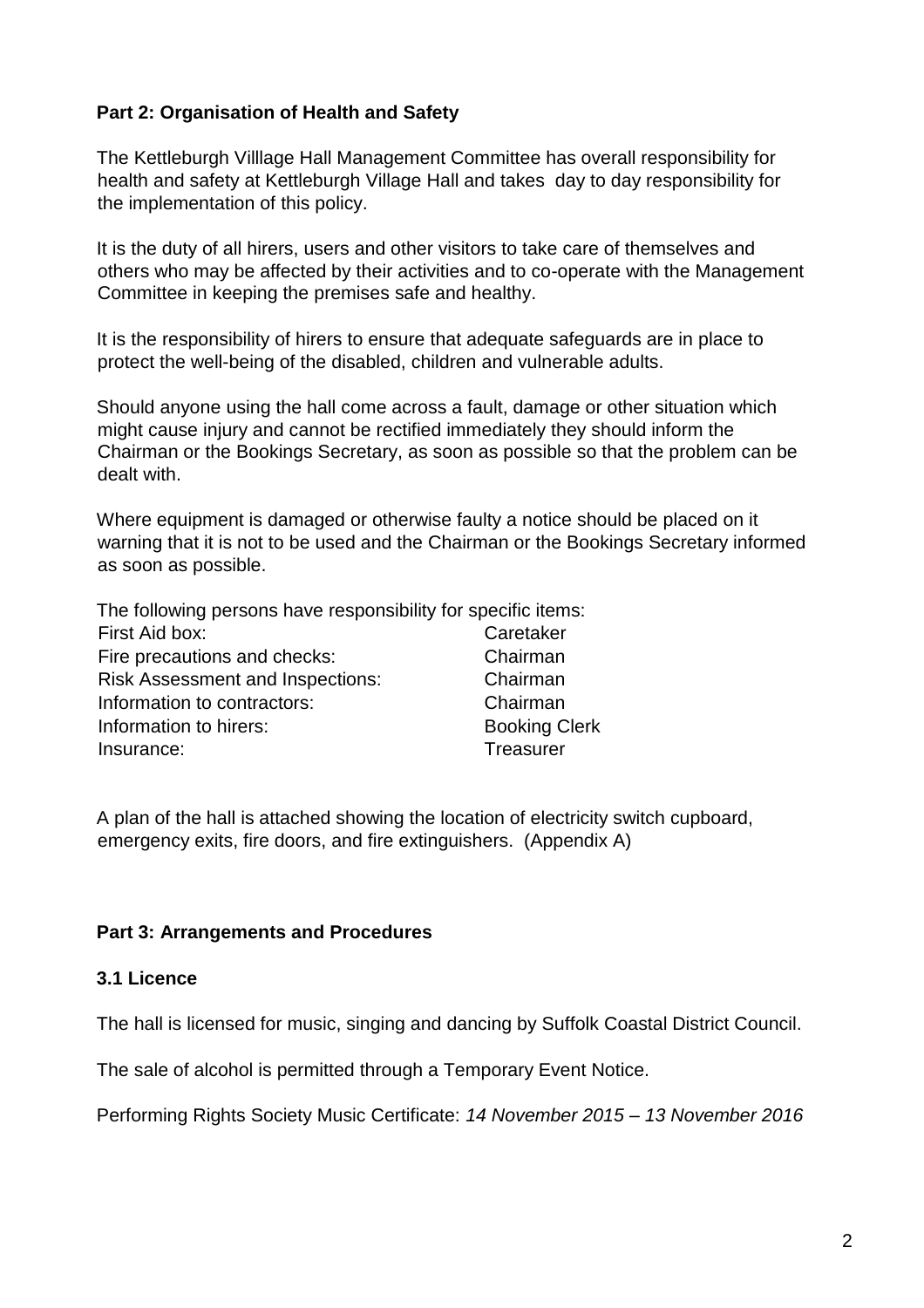#### **3.2 Fire Precautions and Checks**

The Management Committee has completed a Fire Risk Assessment in accordance with the Regulatory Reform (Fire Safety) Order 2005. (Appendix B)

A plan of the village hall showing the fire alarm points, fire exits and firefighting equipment is attached. (Appendix A) The nearest telephone is located in The Street and adjacent to the Hall.

Person with responsibility for testing equipment and keeping log book: Caretaker.

Company hired to maintain and service fire safety equipment:

Rob Fulcher Flameskill Service Centre, 1 Moreton Peto Estate. Gt Yarmouth Norfolk NR31 0LT Tel: 07849 349911

Location of service record: Switchboard cupboard

Checking of Equipment, Fittings and Services:

Monthly: Door mats and stops, clocks, toilets, water heaters, stage (when in situ), accident book, fridge, outside lights, emergency lighting, fire doors, all lights, water boilers and fire alarm. First Aid Box, ladders and steps, locks and sockets.

Yearly: Fire extinguishers, Emergency lighting, internal fire alarm & electrical certificate.

## **3.3 Procedure in case of accidents**

The location of the nearest hospital Accident and Emergency/Casualty Dept. is: Ipswich Hospital Heath Rd Ipswich. IP4 5PD Tel: 01473 712233

The location and telephone number for the nearest doctor's surgery is: Framlingham Surgery IP13 9HA Tel: 01728 723627

The First Aid Box is located in the kitchen.

The person responsible for keeping this up to date is: the Caretaker.

The Accident Book is kept with the First Aid Box in the kitchen. This must be completed whenever an accident occurs. Any accident must be reported to the Chairman of the Management Committee.

The person responsible for completing RIDDOR forms and reporting accidents in accordance with the Reporting of Injuries, Diseases and Dangerous Occurrences Regulations (RIDDOR)1995 is: the Chairman.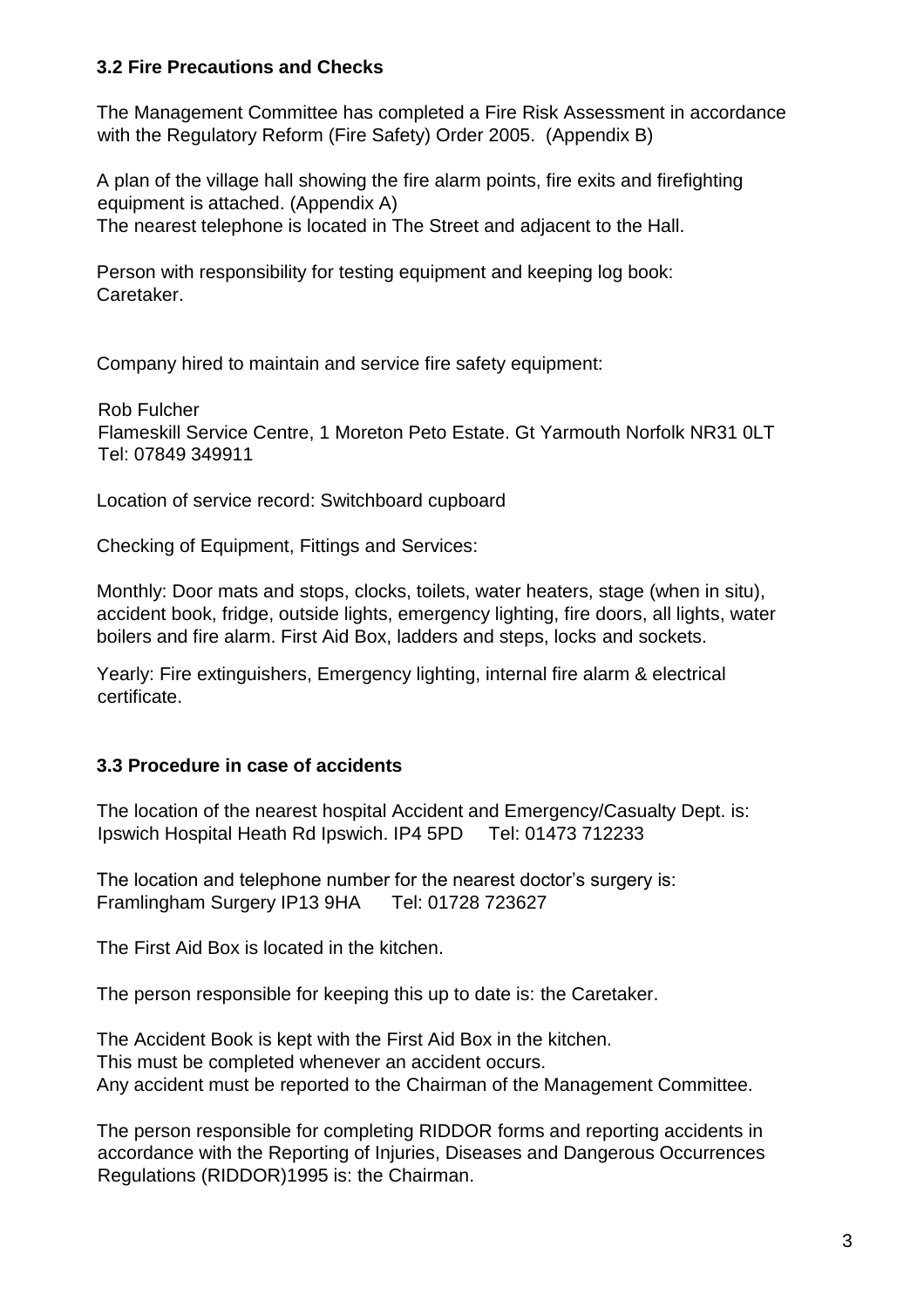# **3.4 Safety Rules**

All hirers will be expected to read the whole of the hiring agreement and should sign the hiring form as evidence that they agree to the hiring conditions. A copy of the Conditions of Hire is attached. (Appendix C & D)

A Risk Assessment is carried out yearly and any risks reported to the Management Committee. (Appendix E)

# **3.5 Contractors**

The Management Committee will check with contractors (including self-employed persons) before they start work that:

- The contract is clear and understood by both the contractors and the Committee
- The contractors are competent to carry out the work (eg have appropriate qualifications, references, experience)
- Contractors have adequate public liability insurance cover
- Contractors have seen the health and safety file and are aware of any hazards which might arise (eg electricity cables or gas pipes)
- Contractors do not work alone on ladders at height (if necessary a volunteer should be present)
- Contractors have their own health and safety policy for their staff
- The contractor knows which member of the committee is responsible for overseeing that their work is as asked and to a satisfactory standard
- Any alterations or additions to the electrical installations or equipment must conform to the current regulations and the Institution of Engineering and Technology Code of **Practice**

## **3.6 Insurance**

Company providing the hall's Employer's Liability and Public Liability insurance cover:

Allied Westminster - policy no. *VH 88/0047440/BS70651 29/09/2015 - 28/09/2016*  (certificate displayed in lobby of Village Hall).

## **3.7 Review of Health and Safety Policy**

The Management Committee will review this policy annually at the first meeting of the year. *The next review is due in January 2017*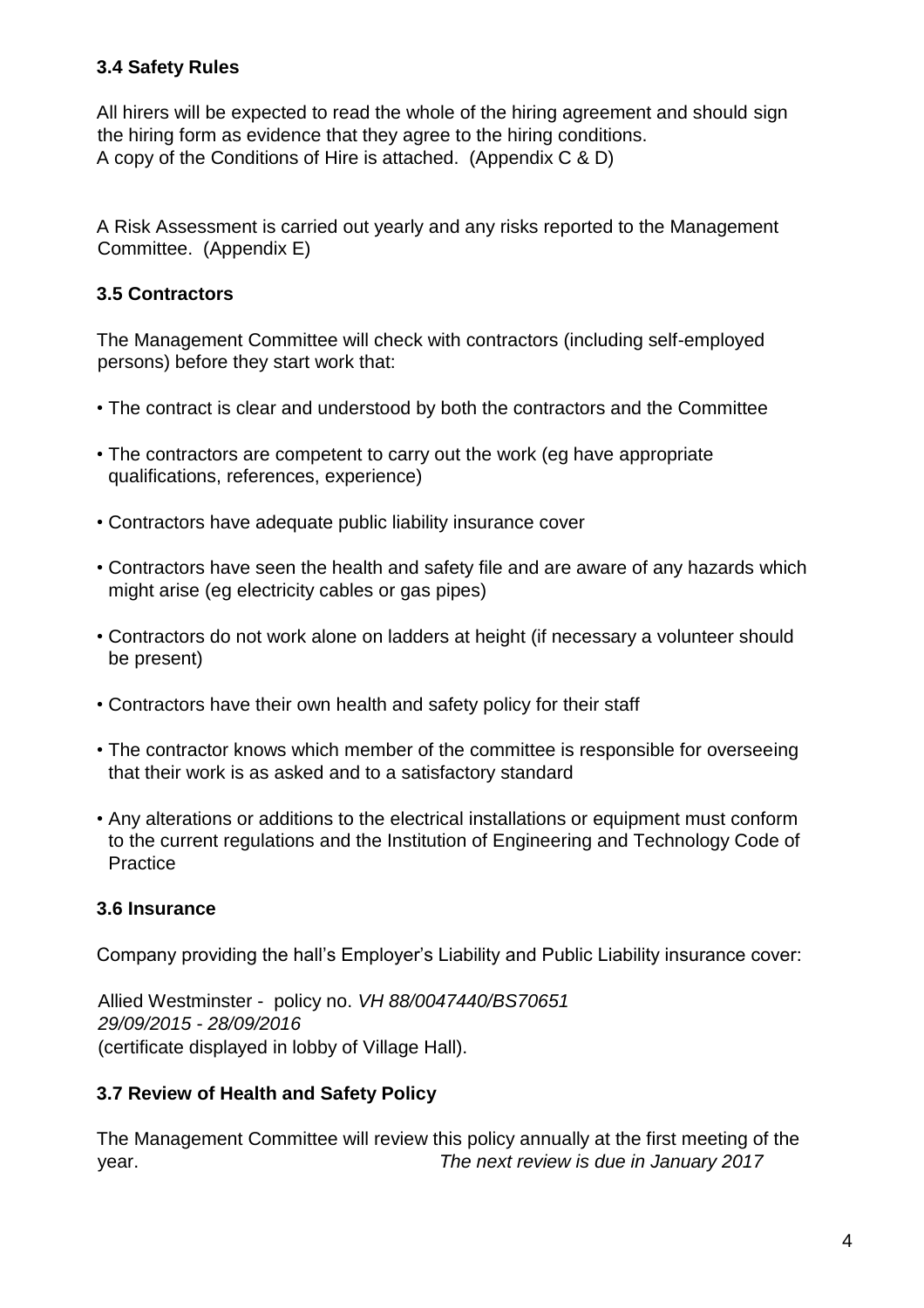# **Kettleburgh Village Hall. Plan with fire exits etc**



Kettleburgh Village Hall<br>Notated Inspection Plan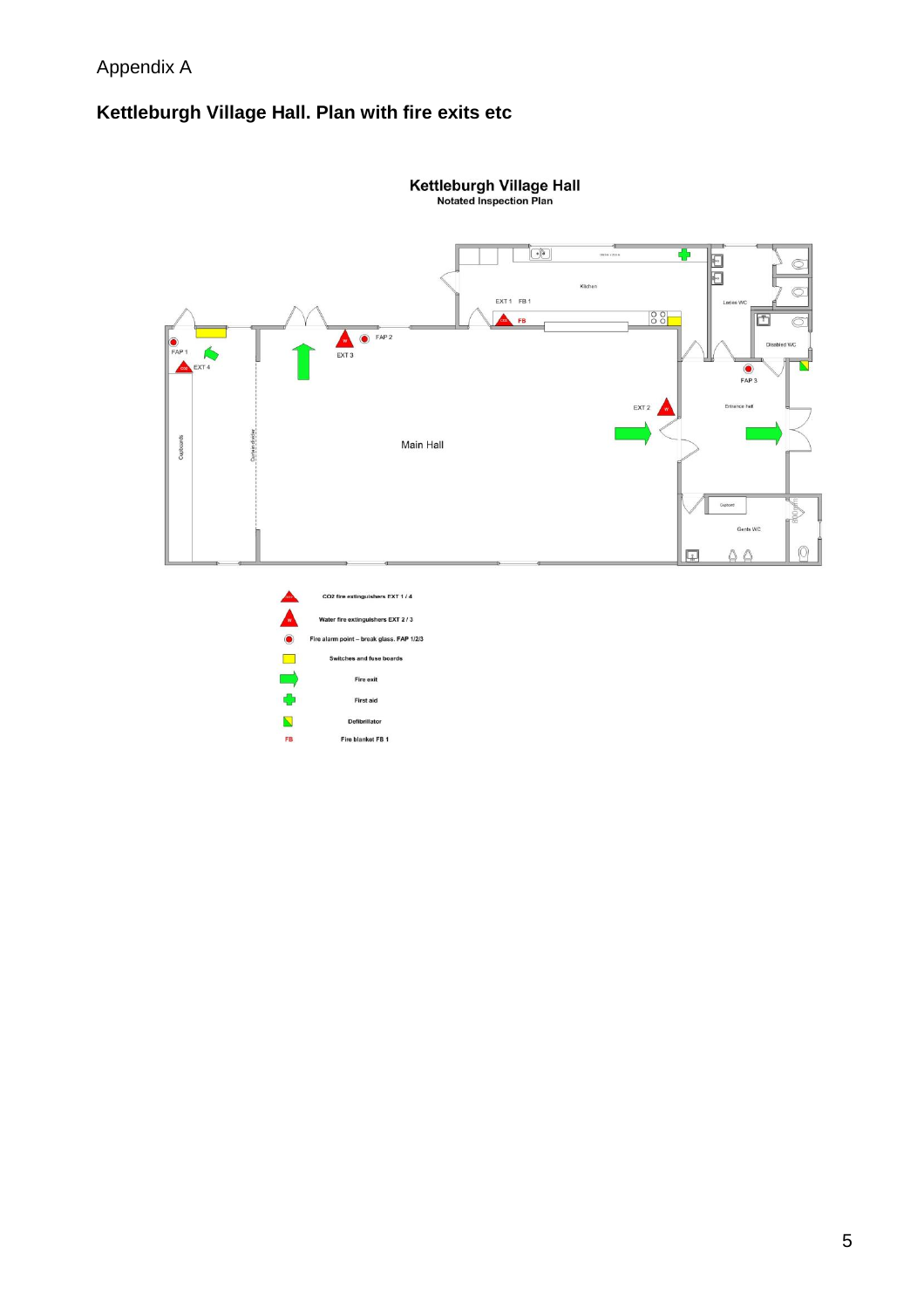Appendix B

# KETTLEBURGH VILLAGE HALL

# **FIRE RISK ASSESSMENT**

Date of new format 22 September 2009 Reviewed 16/4/2016 P Garland/G Mooney

**1**

# **Identification of fire hazards**

#### The potential fire hazards noted were

a) The electric stove /cooker in the kitchen, being of a typical domestic type, and which therefore only presents a very low risk of causing a fire.

#### **2 Identification of people especially at risk from fire**

New users to the hall who may not be familiar with the Hall layout.

#### **3 Evaluation**

The Hall is a non smoking area and notices are in place to that effect.

All loose rubbish from the kitchen and all other areas of the Hall is removed at the end of the hire period.

High risk combustible materials are not kept in the Hall.

The risk of a fire starting is considered to be low.

The Hall is well served with fire extinguishers and fire exits together with instructions as to sounding the internal fire alarm system and, at the time of the assessment, were all inspected and tested (where appropriate) and all found to be satisfactory. A plan of the Hall, showing positions of fire exits, fire extinguishers and fire alarm points, is on display in the Hall together with instructions as to action to be taken in the event of a fire.

#### **4 Recording and Reviewing**

.

Action to be taken includes – Since review on 16/4/2016 no actions required.

This Fire Risk Assessment to be reviewed every year at the first meeting of the Village Hall Management Committee each year and amended if necessary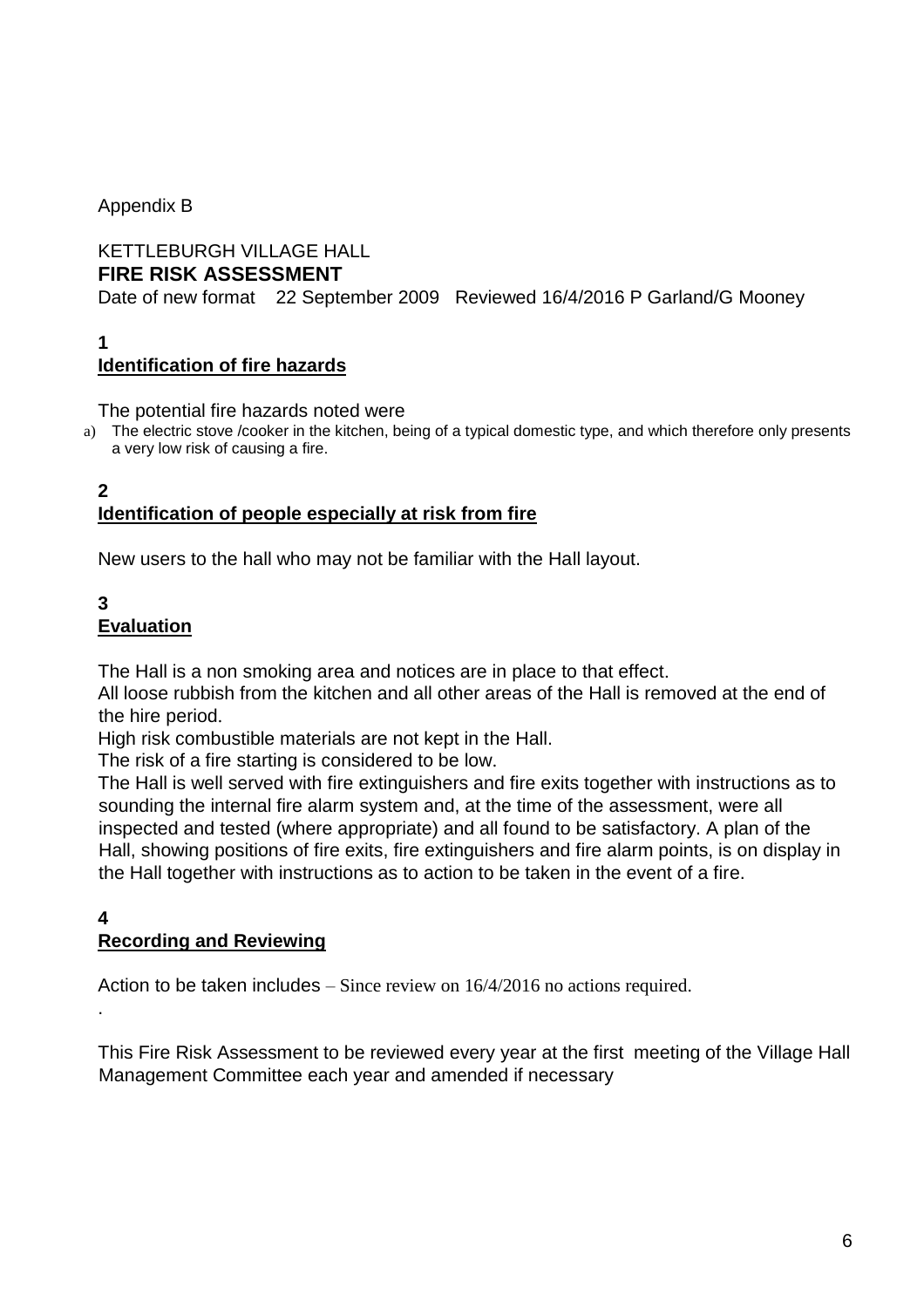Appendix C

# KETTLEBURGH VILLAGE HALL

Conditions of Hire (a)

At the discretion of the Booking Clerk / Caretaker the Hirer may be asked to make a 25% deposit to secure the date of hire.

At the end of the hire period the hirer agrees to leave the hall in a fit state as described in the notices displayed in the hall.

A copy of this notice is attached and forms part of these conditions of hire.

All hirers are asked to make themselves familiar with the Kettleburgh Village Hall Health and Safety Policy and sign below to confirm that they have read and agree to abide by its contents. A copy is kept in the lobby area along with a plan of the hall showing relevant safety features.

Hirers Name……………………………………… Date of hire……………………………………….

Hirers please note that there are plans displayed in the hall showing the fire exits and the positioning of fire extinguishers together with notices of actions to be taken in the event of discovering a fire.

Illuminated Fire Exit signs are over each fire exit doorway.

All tables, side benches and chairs to be returned to the positions where they were found or as agreed at the time of booking.

Maximum permitted number of persons

|                         | without stage | with stage |
|-------------------------|---------------|------------|
| Seated at tables        | 115           | 80         |
| Dancing and tables      | 150           | 100        |
| Closely seated audience | 135           | 100        |

All Public and Private functions must end: Monday – Saturday 23.30 Sundays 22.30

Hirers who wish to sell alcohol at their event need to apply for a temporary Event Notice from Suffolk Coastal D.C.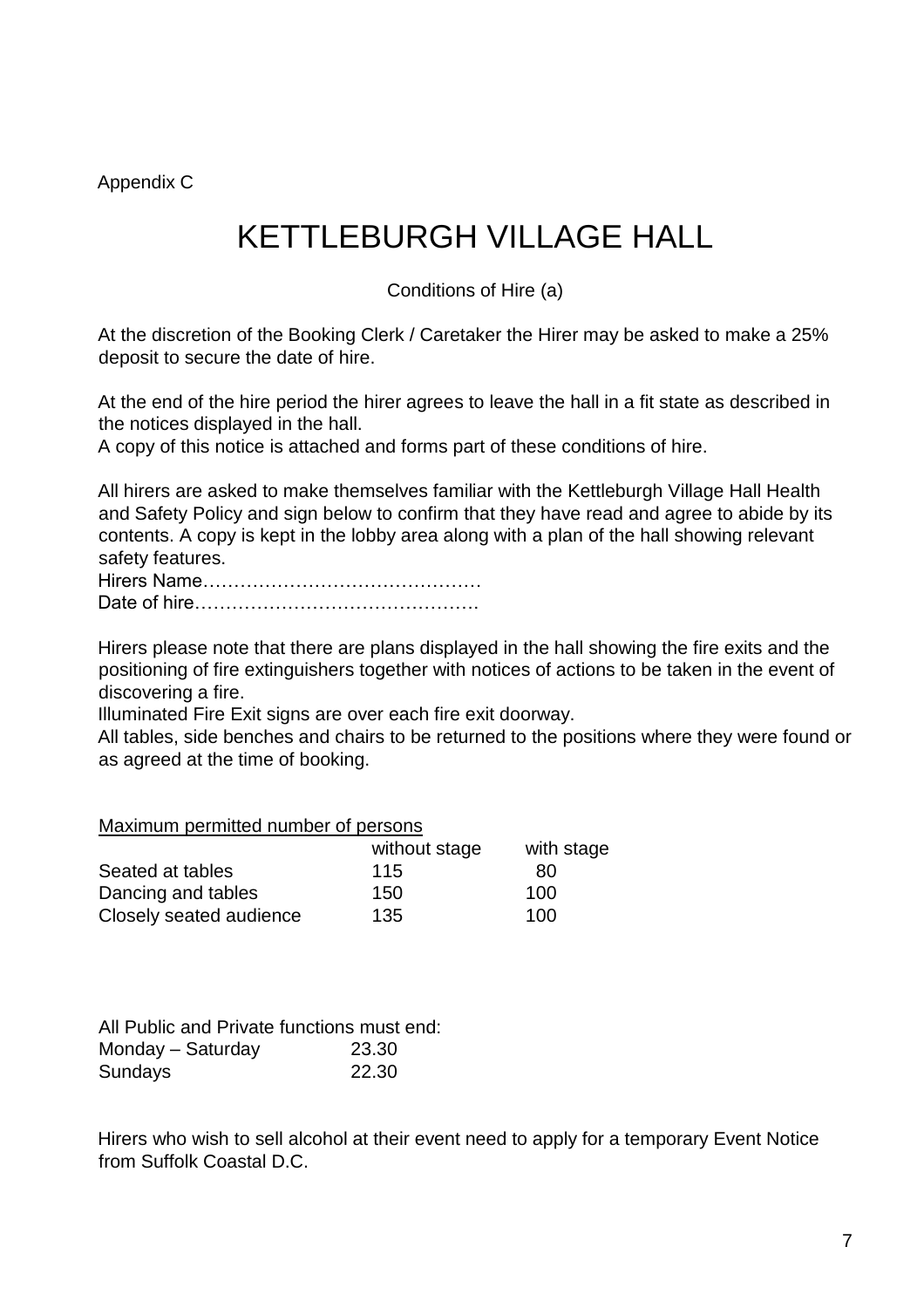All electrical equipment taken into the hall, including extension leads, must have a PAT test certificate. Please refer to the User Information Pack for all matters relating to the hall.

Appendix D

# KETTLEBURGH VILLAGE HALL

## Conditions of Hire (b) **AT THE END OF THE HIRE PERIOD IT IS THE RESPONSIBILITY OF THE HIRER TO ENSURE THAT:**

- 1 THE MAIN HALL FLOOR IS SWEPT USING THE SOFT ORANGE MOP AND WIPED OVER WHERE NECESSARY BUT ONLY WITH A DAMP CLOTH (PLEASE NOTE THAT THE USE OF EXCESSIVE WATER ON THIS WOODEN FLOOR WILL DAMAGE THE SURFACE).
- 2 THE CHAIRS ARE STACKED IN THE "STAGE AREA" AT THE FAR END OF THE HALL. The upholstered green chairs must not be stacked more than four high. The chair trolley is available.
- 3 THE TABLES ARE WIPED CLEAN and the fourteen small tables are stacked in the transporter and the six large tables are stacked against the wall in the space provided.
- 4 THE KITCHEN FLOOR IS SWEPT AND WIPED OVER AS NECESSARY AND THE SINK, COOKER, MICROWAVE AND ALL WORKING SURFACES ARE ALSO WIPED OVER AND LEFT COMPLETELY CLEAN. ALL GLASSES, CHINAWARE AND CUTLERY ETC TO BE WASHED-UP, DRIED, AND PUT AWAY. THE FRIDGE TO BE SWITCHED OFF WITH THE DOOR LEFT OPEN. The electrical appliances in the kitchen are of standard domestic design and can, with care, be safely used by adults. Only children who are supervised are allowed in the kitchen.
- 5 THE GENTS, LADIES AND DISABLED TOILETS ARE LEFT IN A CLEAN AND FIT STATE.
- 6 ALL WALL-HEATERS AND LIGHTS ARE SWITCHED OFF AND WINDOWS CLOSED. (NB On final exit from the hall, the outside lights can be controlled by a 12 minute timer switch which is situated in the main kitchen entrance – see instructions)
- 7 ALL RUBBISH IS CLEARED AWAY BOTH INSIDE AND OUTSIDE THE BUILDING AND THE RUBBISH PLACED IN THE APPROPRIATE RUBBISH BINS OUTSIDE THE HALL. ALL EMPTY BOTTLES TO BE TAKEN TO THE BOTTLE BANK AT "THE CHEQUERS" CAR PARK.
- 8 ON COMPLETION OF THE HIRE PERIOD THE HALL KEY IS RETURNED TO THE CARETAKER, CAROLINE SHILTON 6 CONSTABLE COURT.
- 9 ANY DAMAGE CAUSED BY THE HIRER TO THE HALL IS REPORTED IMMEDIATELY TO THE CARETAKER. THE HIRER WILL BE RESPONSIBLE FOR RE-IMBURSING THE HALL FOR THAT DAMAGE. Please refer to the User Information Pack for all matters relating to the hall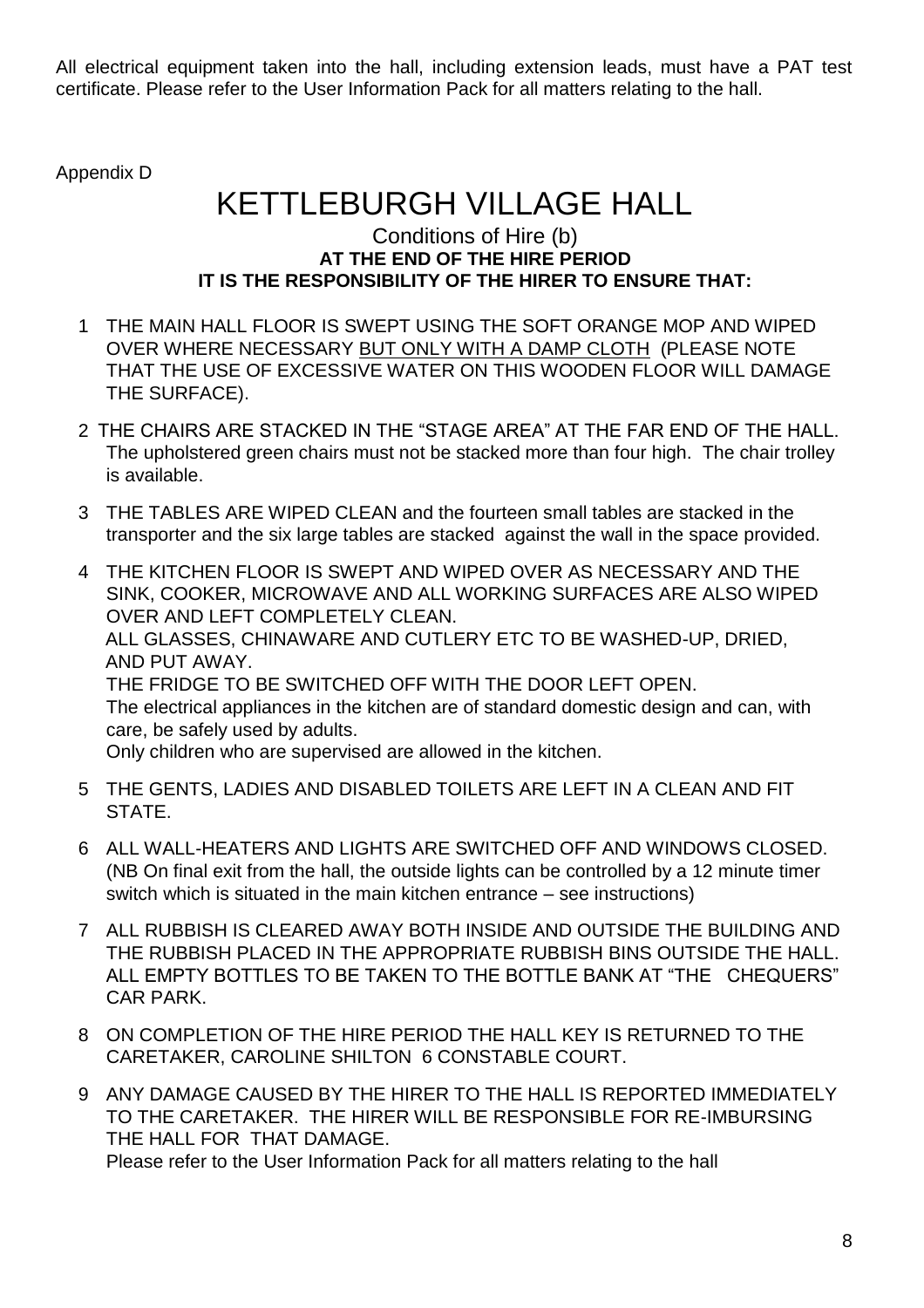#### Appendix E

#### **Kettleburgh Village Hall RISK ASSESSMENT**

Date 7<sup>th</sup> October 2015 Undertaken by Graham Mooney Chairman Kettleburgh Village Hall Management Committee

Submitted to a meeting of the Kettleburgh Village Hall Management Committee on 7<sup>th</sup> October 2009. (Amended November 2015)

Where relevant, the guidance notes outlined in the "Five Steps to Risk Assessment" as published by The Health and Safety Executive, were applied.

#### **Car Park**

The car park is adequately lit. The surface needs to be kept as even as possible to reduce the risk of trips and falls.

Low/Medium risk.

Action As needed

#### **Front Entrance and Lobby**

Adequate lighting when passing from car park to the hall or on foot from the road. Possible risk of slipping in wet weather.

Consider improving pathways to the front door. Low Risk.

Action Graham Mooney

#### **WCs: Gents / Ladies / Disabled**

Consider placing warning signs by water heaters to help prevent potential scalding and also to instruct on safe usage. Change 13 amp socket outlets to switched fused spur Medium risk.

Action Graham Mooney

#### **Kitchen**

The electrical appliances in the kitchen are of standard domestic design and therefore should not be considered other than a low risk if used sensibly and only by adults. This comment is incorporated in the Hall Hire Agreement. Change 13 amp socket outlet to water heater to switched fused spur. Low risk.

Action Graham Mooney

The floor needs to be monitored for condensation before use. 'Wet floor' sign to be used when needed. Medium risk Action Caroline Shilton